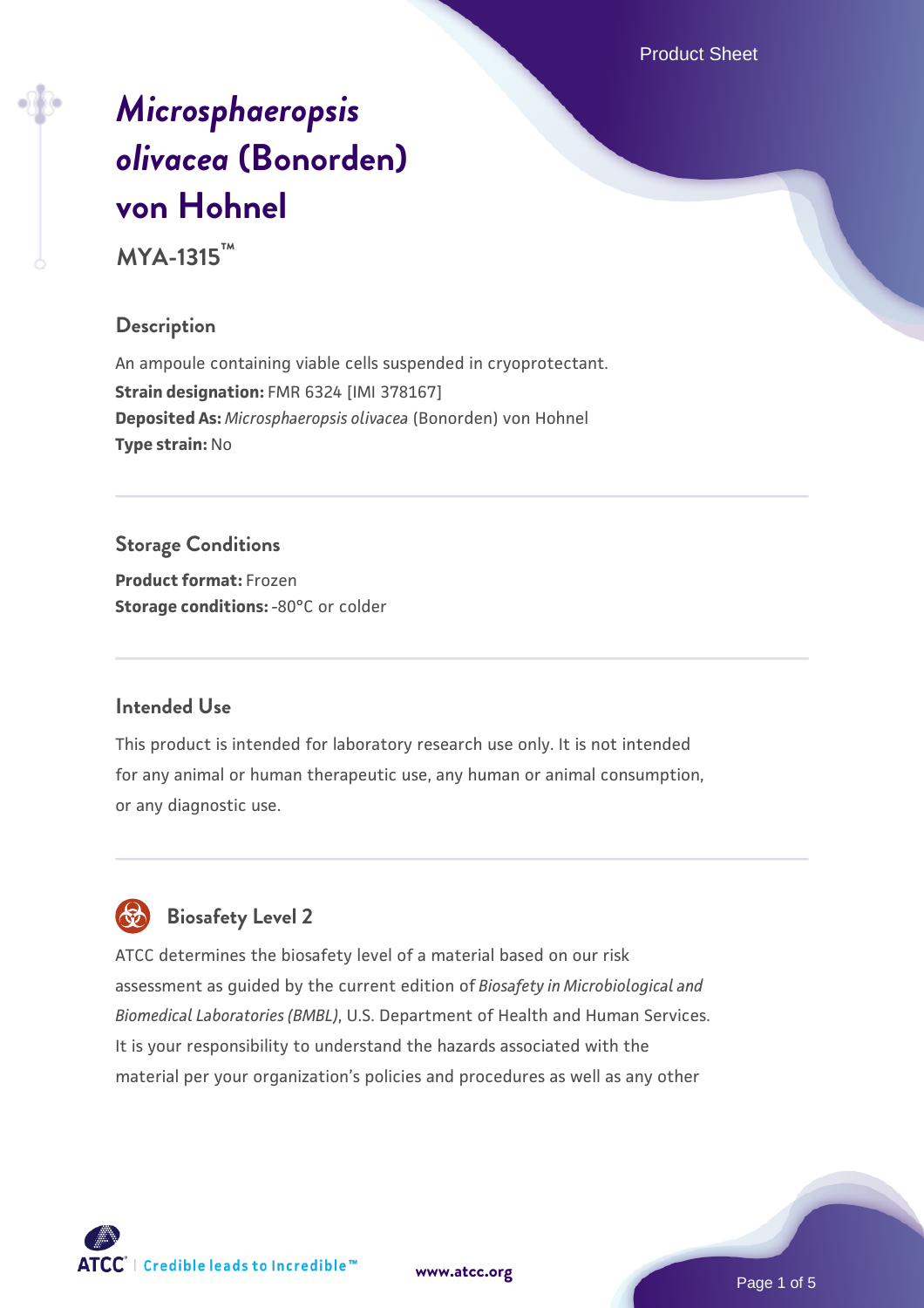# *[Microsphaeropsis olivacea](https://www.atcc.org/products/mya-1315)* [\(Bonorden\) von Hohnel](https://www.atcc.org/products/mya-1315) Product Sheet **MYA-1315**

applicable regulations as enforced by your local or national agencies.

ATCC highly recommends that appropriate personal protective equipment is always used when handling vials. For cultures that require storage in liquid nitrogen, it is important to note that some vials may leak when submersed in liquid nitrogen and will slowly fill with liquid nitrogen. Upon thawing, the conversion of the liquid nitrogen back to its gas phase may result in the vial exploding or blowing off its cap with dangerous force creating flying debris. Unless necessary, ATCC recommends that these cultures be stored in the vapor phase of liquid nitrogen rather than submersed in liquid nitrogen.

# **Certificate of Analysis**

For batch-specific test results, refer to the applicable certificate of analysis that can be found at www.atcc.org.

# **Growth Conditions**

**Medium:**  [ATCC Medium 200: YM agar or YM broth](https://www.atcc.org/-/media/product-assets/documents/microbial-media-formulations/2/0/0/atcc-medium-200.pdf?rev=ac40fd74dc13433a809367b0b9da30fc) **Temperature:** 25°C

# **Handling Procedures**

**Frozen ampoules** packed in dry ice should either be thawed immediately or stored in liquid nitrogen. If liquid nitrogen storage facilities are not available, frozen ampoules may be stored at or below -70°C for approximately one week. **Do not under any circumstance store frozen ampoules at refrigerator**



**[www.atcc.org](http://www.atcc.org)**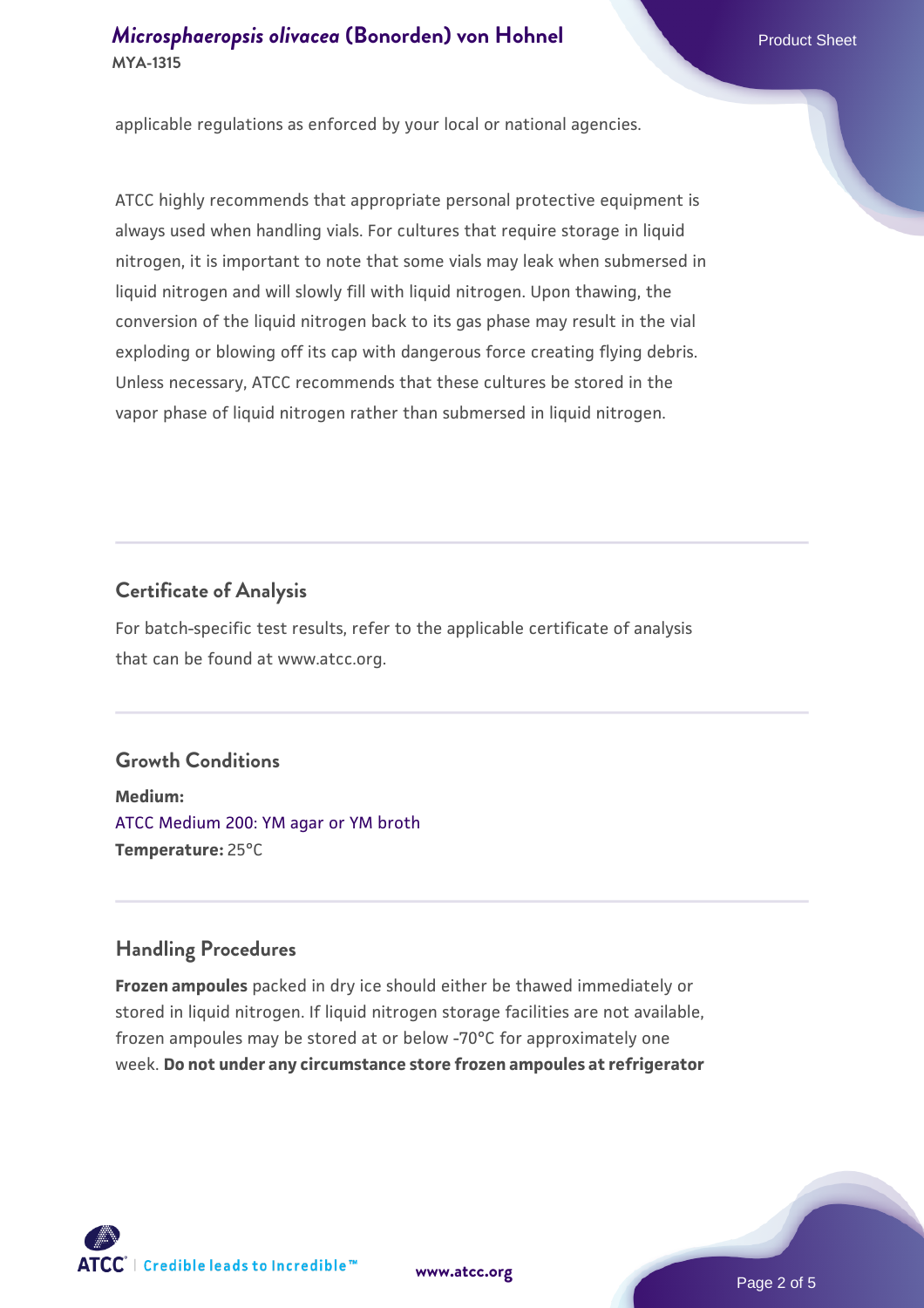# *[Microsphaeropsis olivacea](https://www.atcc.org/products/mya-1315)* [\(Bonorden\) von Hohnel](https://www.atcc.org/products/mya-1315) Product Sheet **MYA-1315**

**freezer temperatures (generally -20°C)**. Storage of frozen material at this temperature will result in the death of the culture.

- 1. To thaw a frozen ampoule, place in a **25°C to 30°C** water bath, until just thawed **(approximately 5 minutes)**. Immerse the ampoule just sufficient to cover the frozen material. Do not agitate the ampoule.
- 2. Immediately after thawing, wipe down ampoule with 70% ethanol and aseptically transfer at least 50 µL (or 2-3 agar cubes) of the content onto a plate or broth with medium recommended.
- 3. Incubate the inoculum/strain at the temperature and conditions recommended.
- 4. Inspect for growth of the inoculum/strain regularly for up to 4 weeks. The time necessary for significant growth will vary from strain to strain.

#### **Material Citation**

If use of this material results in a scientific publication, please cite the material in the following manner: *Microsphaeropsis olivacea* (Bonorden) von Hohnel (ATCC MYA-1315)

#### **References**

References and other information relating to this material are available at www.atcc.org.

#### **Warranty**

The product is provided 'AS IS' and the viability of ATCC<sup>®</sup> products is warranted for 30 days from the date of shipment, provided that the customer has stored and handled the product according to the information included on the product information sheet, website, and Certificate of Analysis. For living cultures, ATCC lists the media formulation and reagents that have been found to be effective for the product. While other



**[www.atcc.org](http://www.atcc.org)**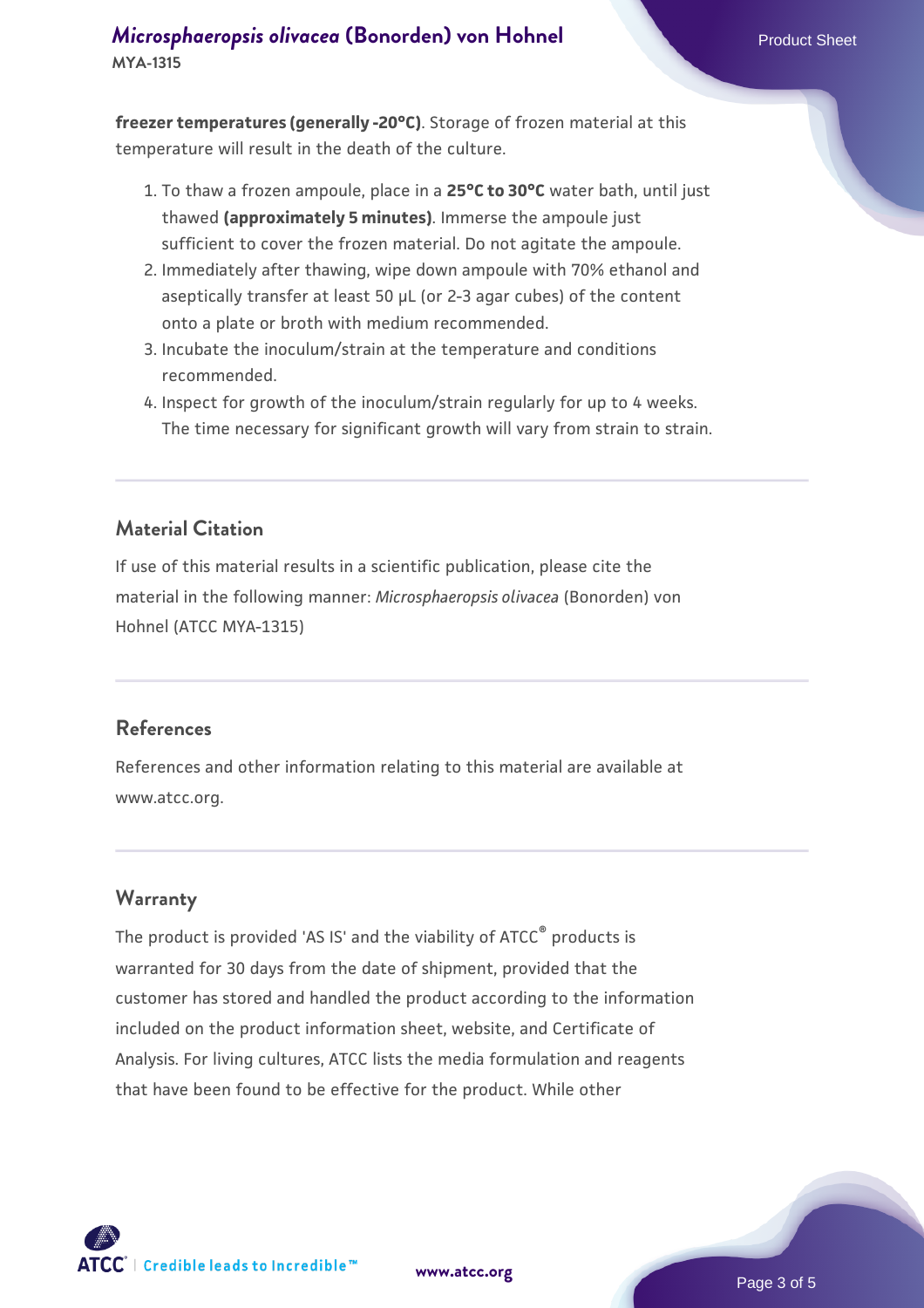## *[Microsphaeropsis olivacea](https://www.atcc.org/products/mya-1315)* [\(Bonorden\) von Hohnel](https://www.atcc.org/products/mya-1315) Product Sheet **MYA-1315**

unspecified media and reagents may also produce satisfactory results, a change in the ATCC and/or depositor-recommended protocols may affect the recovery, growth, and/or function of the product. If an alternative medium formulation or reagent is used, the ATCC warranty for viability is no longer valid. Except as expressly set forth herein, no other warranties of any kind are provided, express or implied, including, but not limited to, any implied warranties of merchantability, fitness for a particular purpose, manufacture according to cGMP standards, typicality, safety, accuracy, and/or noninfringement.

## **Disclaimers**

This product is intended for laboratory research use only. It is not intended for any animal or human therapeutic use, any human or animal consumption, or any diagnostic use. Any proposed commercial use is prohibited without a license from ATCC.

While ATCC uses reasonable efforts to include accurate and up-to-date information on this product sheet, ATCC makes no warranties or representations as to its accuracy. Citations from scientific literature and patents are provided for informational purposes only. ATCC does not warrant that such information has been confirmed to be accurate or complete and the customer bears the sole responsibility of confirming the accuracy and completeness of any such information.

This product is sent on the condition that the customer is responsible for and assumes all risk and responsibility in connection with the receipt, handling, storage, disposal, and use of the ATCC product including without limitation taking all appropriate safety and handling precautions to minimize health or environmental risk. As a condition of receiving the material, the customer agrees that any activity undertaken with the ATCC product and any progeny or modifications will be conducted in compliance with all applicable laws, regulations, and guidelines. This product is provided 'AS IS' with no representations or warranties whatsoever except as expressly set forth herein and in no event shall ATCC, its parents, subsidiaries, directors, officers,



**[www.atcc.org](http://www.atcc.org)**

Page 4 of 5